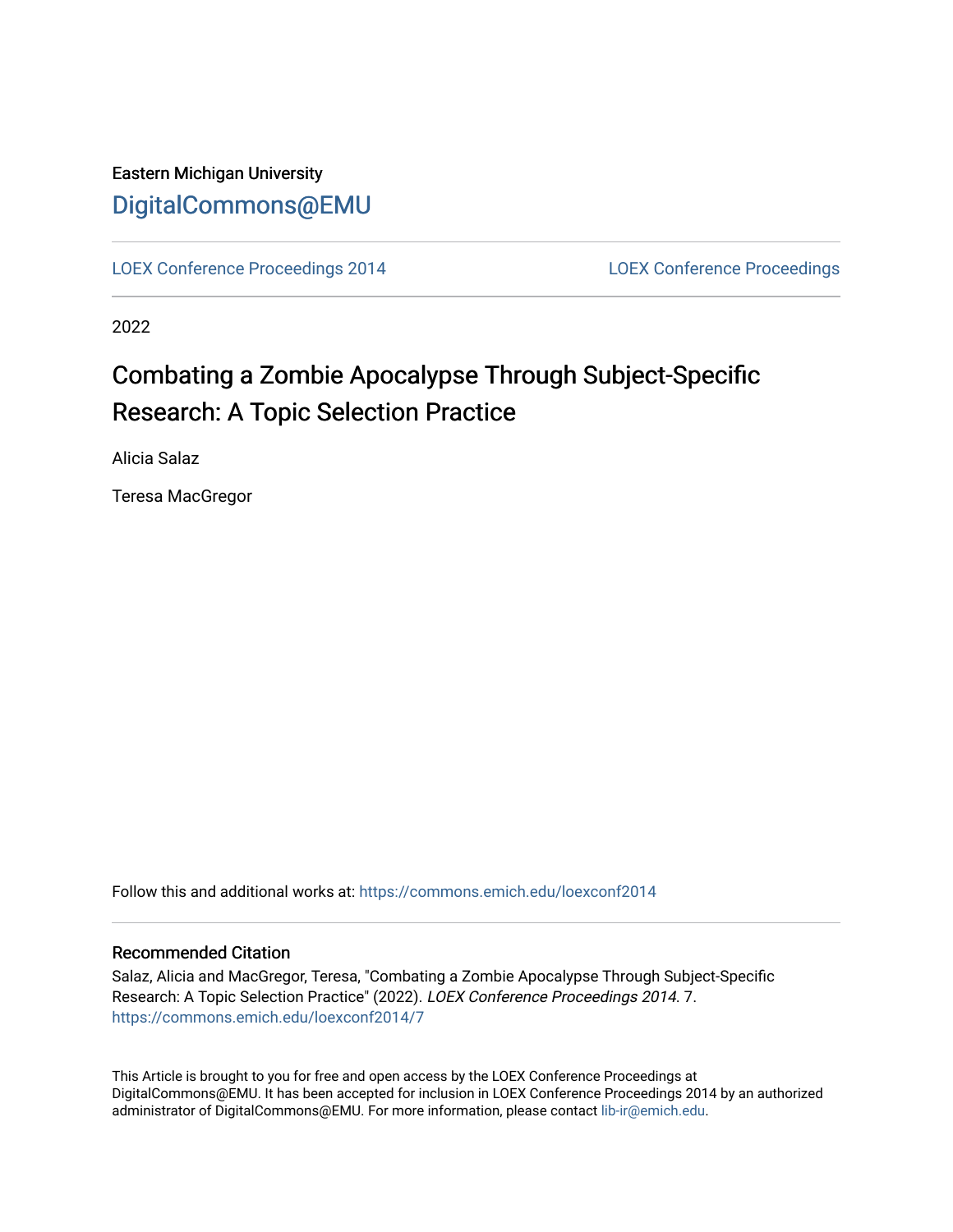# **COMBATING A ZOMBIE APOCALYPSE THROUGH SUBJECT-SPECIFIC RESEARCH: A TOPIC SELECTION PRACTICE**

# **ALICIA SALAZ AND TERESA MACGREGOR**

#### **INTRODUCTION**

What if you knew that in the same year a university began distributing iPads to all its incoming freshmen, students suddenly demonstrated better research skills? What if you knew that this happened the same semester that students received guest lectures from the local public library and the IT department? What if you were told that this coincided with the departure of one teaching librarian and the joining of another? In this milieu, the research course at our institution experienced just this kind of unanticipated rise in year-over-year student research performance between the Fall semesters of 2012 and 2013. While all of these statements about iPads, interdepartmental collaboration, and faculty changes were true, we are confident that none of them explain the improvement. Rather, we concluded that the most likely explanation is a difference in the way that research topics were assigned to students in each year. How we arrived at this conclusion, along with its implications for future practice, follows.

### **LITERATURE REVIEW**

The impact of topic selection on learning, interest, and motivation in undergraduate research is frequently addressed in professional practice, but not extensively explored in formal academic library research. Though some scholarly or peer-reviewed conclusions about the impact of topic selection on learning outcomes can be found across academic library literature (e.g., Milner-Bolotin, 2001), most practitioners are probably more familiar with the body of practical guidance which emphasizes the importance of topic development to the research process. In the context of research assignment design, the majority of knowledge about topic selection appears to come in the form of best practices from professional communication networks, rather than scholarly research. The first standard of the Association of College and Research Libraries' *Information Literacy Competency Standards for Higher Education* (2000) is devoted to identifying, exploring, and developing a topic in response to an information need. A web search for educational material on topic development yields thousands of results from libraries and writing centers around the world. These sources elucidate in similar terms many of the problems with student research that can arise from a poorly chosen or developed topic. Examples include the Massachusetts Institute of Technology Libraries, which tells students, "if your topic is too broad, you will find too much information and not be able to focus" (Select a Topic section, 2014). Colorado State University's Writing Studio warns, "The topics we choose are often directly related to our research processes and their results…" (Research Considerations section, 2014, p. 22). Grand Valley State University Libraries explain to faculty members how "an assignment that dictates too rigidly how students do their research can…breed frustration and disengagement" (Is It Possible…section, 2014). These practitioner communications illustrate wide agreement that topic has some influence on the student research process and outcomes. Similar conclusions can be found in the literature from related higher education disciplines. John Bean, a leading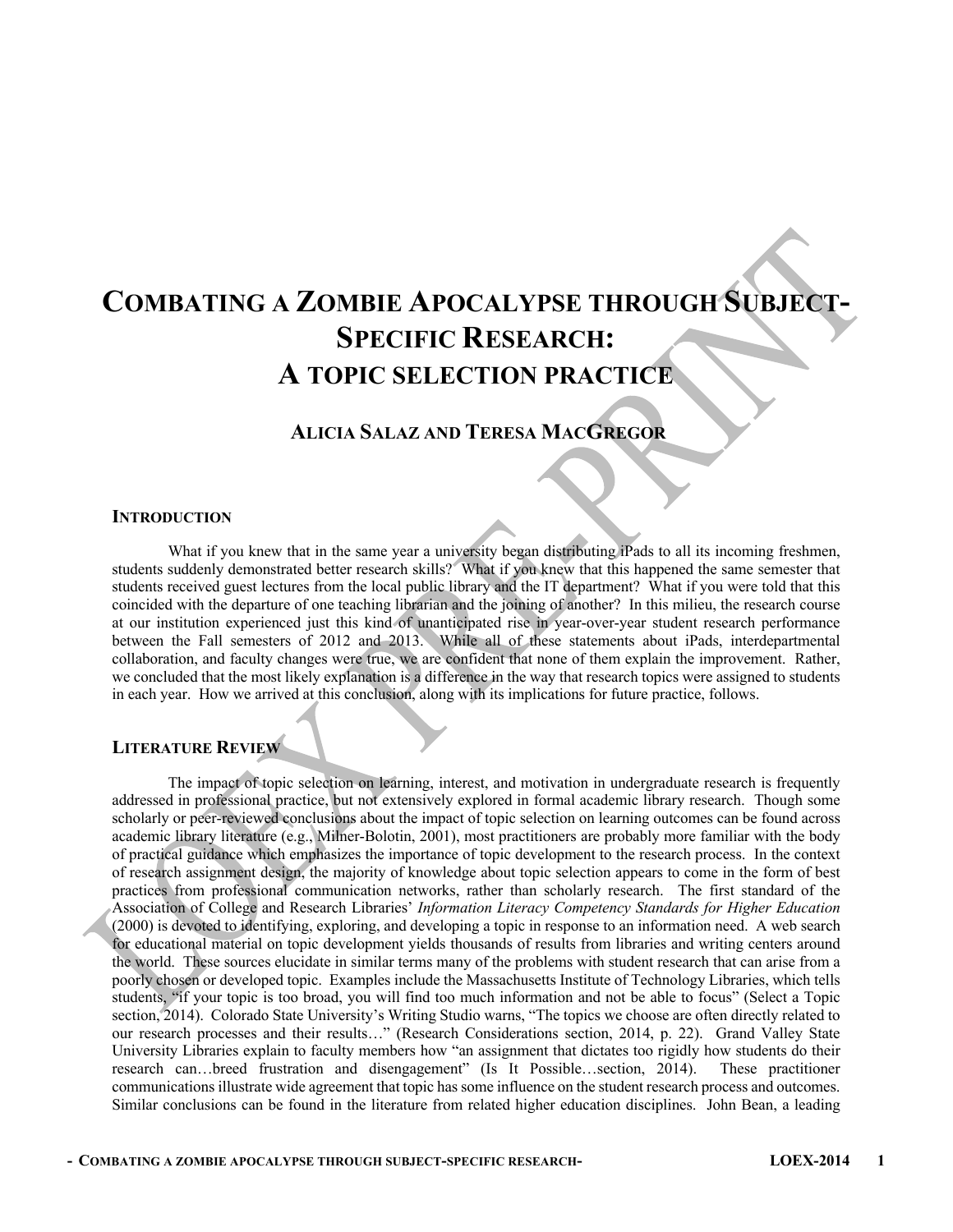figure in the area of writing and critical thinking in higher education, argues that free topic choice undermines success for novice students:

*…*for many college writers…freedom is debilitating. Not yet at home with academic writing or with the discourse conventions of a new discipline, these students are apt to produce 'all about' papers rather than arguments or quasi-plagiarized data dumps with long, pointless quotations and thinly disguised paraphrases*.*  (2011, p. 75)

Likewise, Dennis Isbell (2008) argues that poor topic development results in substandard, unfocused and unoriginal research papers.

Given the extent of our knowledge about what works poorly, it is perhaps surprising how little we know about what works well. Many different approaches to undergraduate research can be found used in practice. In an examination of 191 assignment documents from 28 U.S. colleges and universities, Head and Eisenberg (2010) identified three predominant modes of topic assignment: These include having students choose their own topic from within a broad subject area (54%); asking students to select from a list of pre-approved topics (31%); and posing a single, uniform question for all students to address (15%) (p.8). Many variations on these practices exist which might render them more or less effective. For example, problem-based writing is a well-established approach to writing education which involves asking students to research and write on a real or hypothetical problem (Bean, 2011). In the library field, an example of this is Stahura's and Milanese's (2013) use of the popular zombie apocalypse scenario as a research problem prompt. The use of problem-based approaches could be used to augment any of the above-listed assignment types, and many other forms of variation exist. The range of available practices invites a question about whether any one method is more likely to result in positive research outcomes. This background caused us to consider the method of topic assignment as a possible explanation for our improved student research outcomes.

#### **METHODS**

Our inquiry was conducted in the ex post facto research tradition (Morrison, Manion & Cohen, 2007). This form of research is retrospective in nature, and centers on investigating the cause of an outcome by working backwards from a phenomenon to find plausible explanations for it. The primary procedure is to identify factors that are always present when an outcome occurs, as well as factors which are always present when an outcome does not occur, and to interpret and analyze the findings. It is often appropriate in situations common to social and educational settings where the selection, control, and manipulation of variables, as in traditional experimental research, is logistically or ethically challenging, or when researchers have no expectation that a significant outcome might occur, and thus have no reason to formally observe processes. In our case, all of these factors hold true—we did not expect to see any surprising outcomes from our course year over year and would not have been able to organize an experimental approach regardless, mainly due to ethical concerns with classroom-based research. Although the lack of control and manipulation involved with ex post facto research makes inferences from it tentative, it is productive for generating hypotheses for further investigation. It allows us to determine whether an explanation is *probable* or *not probable.*  To approach the truth about *why* something is, through probability, lays the foundations for becoming increasingly confident about that truth through further inquiry, and for informing our future practice as educators. A brief description of our procedures follows.

All freshman students at our institution participated in a mandatory, for-credit research skills course in the Fall 2012 and Fall 2013 semesters. After observing that student performance on the final paper appeared to be significantly better in the 2013 year group than in the 2012, the faculty members who taught the course began an ex post facto analysis to quantify the improvement, as well as to infer analytically what would likely have been the cause. Topics and citations were gathered from 164 freshman research papers produced for both year groups—53 from 2012 and 111 from 2013—to facilitate a data-based comparison of the year groups. A list of possible explanatory hypotheses was generated and analyzed based on the data collected from the student work samples as well as student feedback and faculty member recollection and reflection.

A list of plausible explanations for what we observed can be generated by asking what course-related variables changed between 2012 and 2013. In terms of research methodology, this would identify factors that were present when the outcome (good papers) occurred in 2013, but were absent when the outcome (good papers) did not occur in 2012. Between the two academic years, several changes to the course were made, either deliberately or by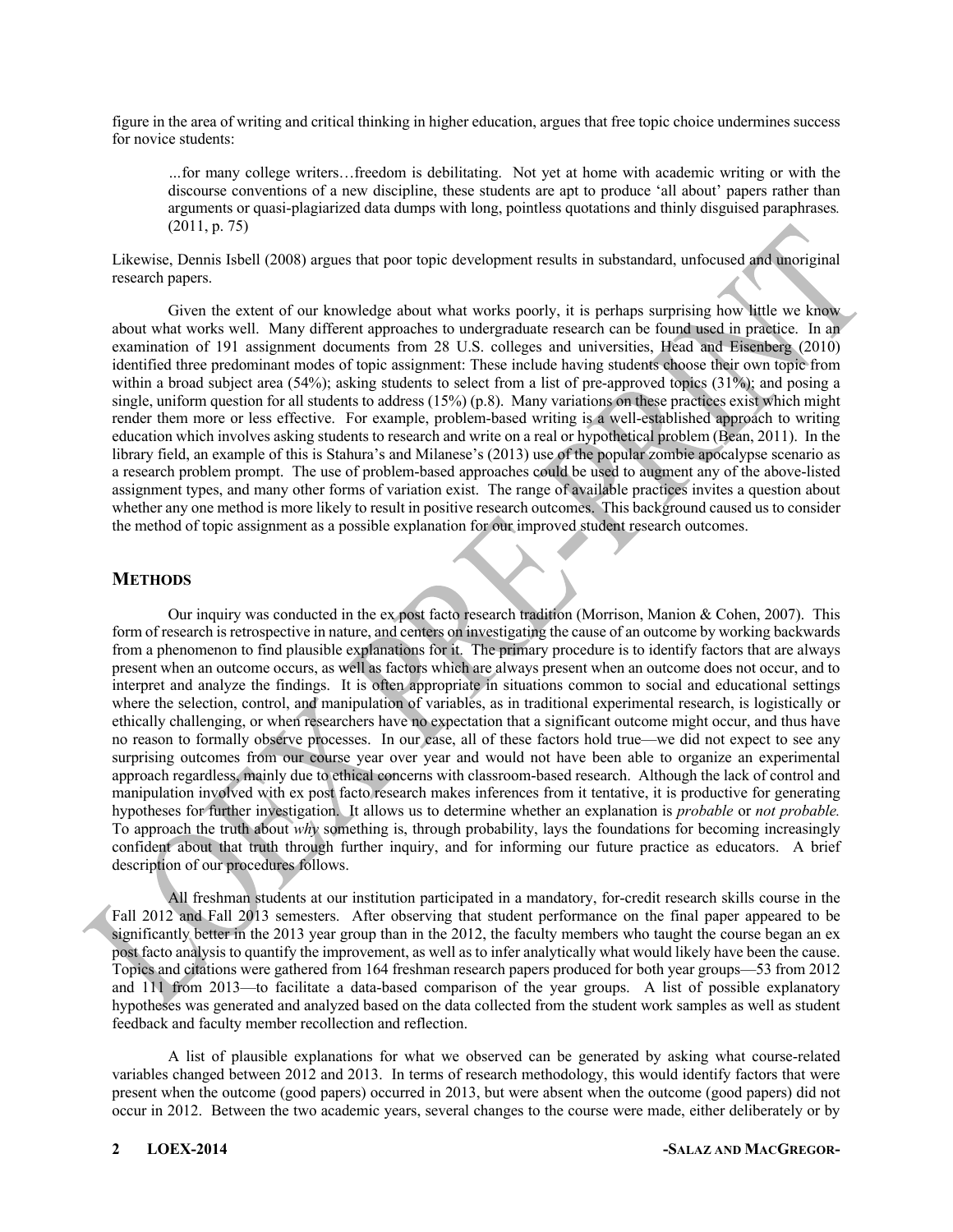circumstance. We have written these changes as hypotheses and sorted them into five major categories of educational intervention which are known to affect the classroom experience and learning: curriculum, pedagogy, students, teachers, and technology.

#### **Curriculum**:

The Fall 2013 class experienced two new curriculum units dedicated to information technology literacy, as well as one unit dedicated to resources from the nearby public library.

#### **Pedagogy**:

The students in 2012 were assigned a free and open choice of topic on the course's final paper, while the students in 2013 were assigned to choose a discipline-specific topic in response to a hypothetical problem scenario.

#### **Students**:

The 2012 and 2013 classes were entirely different sets of individuals with unique backgrounds.

#### **Teachers**:

Of two faculty members involved in teaching the course sections, one changed between years and the other remained constant.

#### **Technology**:

All incoming freshmen students were issued iPads by the University in the Fall 2013 class (a resource the 2012 class did not have).

Changes between years which do not belong to a category known to affect learning or student performance, such as room number, were not considered as plausible hypotheses and were not explored.

Of these potential explanations for differences in performance, we preferred the topic hypothesis early based on our prior knowledge. However, we generated this list of alternate explanations and tested our full set of data against each, in an attempt to increase the rigor of our analysis and to avoid the pitfalls of the conceptual *Ladder of Inference* (Argyris, 1990). The *Ladder* is an important thought tool often employed in social sciences, particularly in business, which aims to reduce the effects of assumption, bias, and selectivity on our conclusions and create better overall judgment. It recognizes that we often believe that data supports our assumptions and beliefs because our assumptions and beliefs lead us to look for and select certain data and interpret it in certain ways – recursive loops which lead to faulty conclusions. Any reflective method intended to break possible recursive thought-loops and enhance judgment is useful in research where interpretation and analysis is an important part of the methodology. The conclusions of ex post facto research rely heavily on data selection, interpretation, and analysis, hence our care in questioning all assumptions and actively searching for evidence which might support alternate hypotheses.

## **RESULTS AND DISCUSSION**

Our analysis of student paper data showed a number of differences in the quality of student research outcomes, but the most surprising and notable for us was the number and quality of sources used. In 2012, students overall relied on non-scholarly websites for 46% of their sources, while in 2013 this number dropped to 11%. In 2012, 17% of student citations were scholarly or popular periodical articles, while in 2013 this number jumped to 44%. The use of books, either print or electronic, also increased from 21% to 39% of all citations year over year. The percentage of scholarly or professional material used, whether article, book, or website, increased from 39% of all sources in 2012 to 82% of all sources in 2013.

This difference in citations suggests that students in 2013 were much better able to find, access, evaluate, and select material that we would consider "high-quality" in support of their paper topics. Our analysis determined all but one of the explanatory hypotheses to be unlikely. Students of both faculty members performed similarly. We did not find the use of iPads a plausible explanation, due to the low amount of time spent using these devices in and out of class. We examined incoming class data, and did not find any demographic shifts or changes in admissions standards that would have influenced outcomes between years. We found a plausible link between the students' access to the local public library, which has a larger and more easily discoverable selection of electronic books than our academic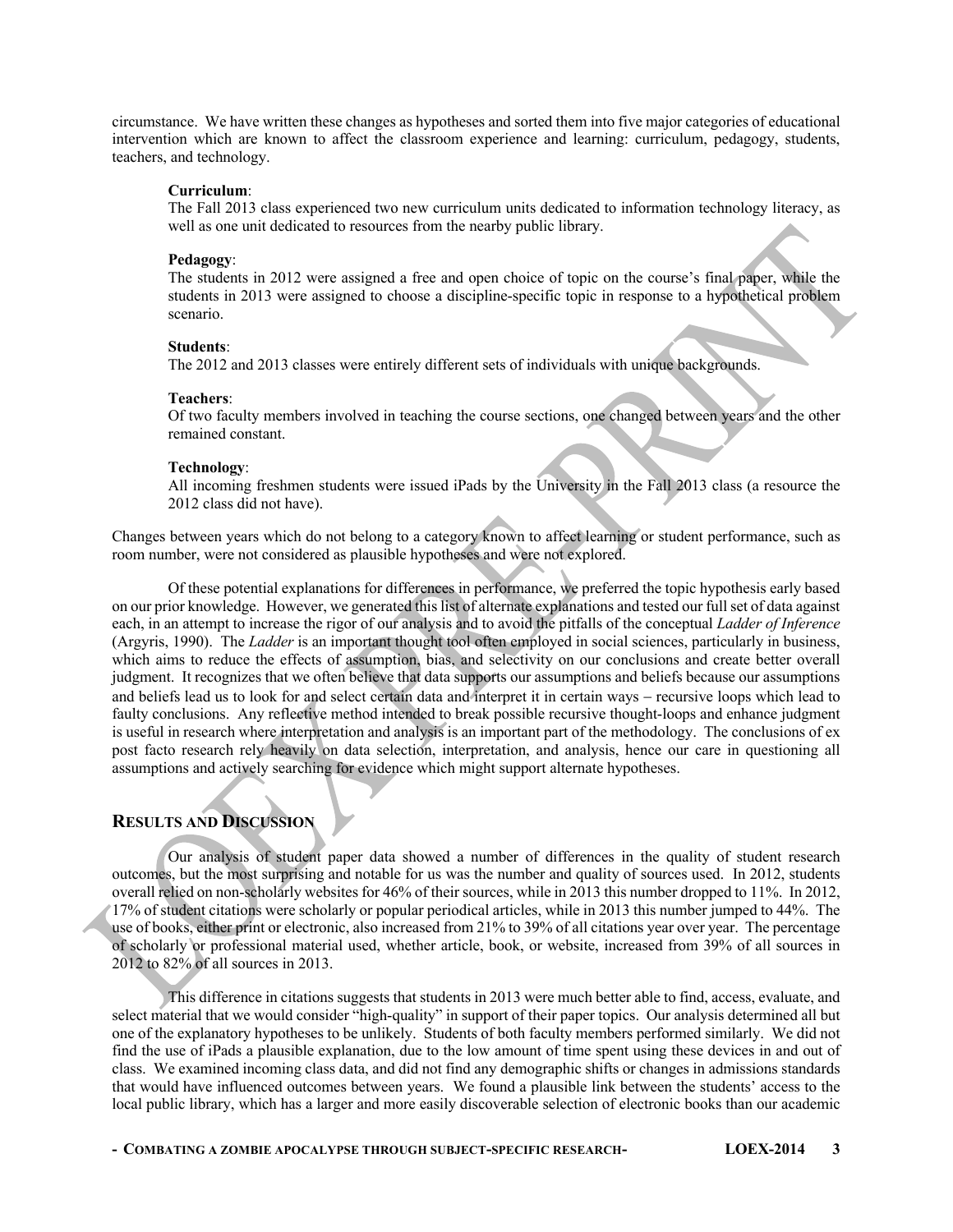collection, and the increase in book sources cited, although this cannot account for the other data points. Student feedback on the new IT curriculum indicated that it was disconnected from the rest of the curriculum, making it unlikely this could be an explanatory factor. Topic assignment method, however, is a plausible and likely explanation for several practical and theoretical reasons.

In 2012, a large majority of student papers, developed with totally free choice of topic, were not related to the students' declared major programs. Examples of typical paper titles from this sample group include "The Paris Motor Show"; "Middle East needs to eat healthy foods"; and "Weed: Is it true that it has some good uses?" In 2013, in contrast, students were asked to consider a hypothetical problem that would have ramifications for business, information systems, computer science, and biological sciences—our institution's current major programs. In this instance, we gave the current hot topic in libraries, a zombie apocalypse, as a problem prompt. Students were restricted to considering a major-related problem to investigate and solve, and were required to address their conclusions to an interested decision-maker, such as the leader of a nation. This construct has much in common with some of the practices documented above, as in Stahura and Milanese (2013), Bean (2011), and the assignments investigated by Head and Eisenberg (2010). In this scenario, all paper topics were related to the students' major programs, and for the most part posed questions that they had not explored previously. Students considered problems that would be generated by such a scenario, like difficulty motivating police and defense forces; international trade disruptions; the need for safe methods of remote sensing; and other issues. Examples of typical paper topics from this sample group include "Can big data and data analysis be used to predict zombie outbreaks?" and "How can resources be managed effectively inside safe zones?"

We find it likely and plausible that students had an easier time identifying topic-related sources from our academic collections in 2013, since our collections are built to support the majors. If all topics were major-related, it is logical that students would more easily find a wide array of materials within the library collections to support the topic, including scholarly, professional, popular periodical, and book sources. They were also in the position of employing resources like major-related textbooks from other courses and library finding aids at the beginning of the research process to navigate towards higher quality sources. The 2012 student researching the Paris Motor Show would not have found any library resource guides or textbook chapters to guide him towards major authors and sources, whereas the 2013 student researching resource management would certainly have found many such tools in the immediate academic environment.

We were not able to identify any solid educational theory which would predict or explain any influence from our alternate hypotheses. For example, while there is a large body of work which establishes the benefits of educational technology, the mere presence of iPads in an educational environment is not substantiated as a contributor to better learning outcomes. When it comes to the above topic assignment practice, however, we were able to draw on educational theory which would predict and explain how this might influence student research outcomes. Our knowledge of "deep" and "surface" approaches to learning, for instance, predicts that learning which is linked to practical application, and/or which is problem-based, will be deeper and more substantive, as well as being mediated by greater interest and engagement in the subject (Ramsden, 1992; Atherton, 2013). Additionally, there is an interest among social science researchers in how certain kinds of constraints can promote creativity (e.g., Stokes, 2005). Based on this we hypothesize that the use of limited constraints on topic development, such as requiring topics to relate to a major subject field or to consider applications to a specific problem, not only steers students towards available resources but also may enhance creativity and interest in a way that is superior to offering free topic choice. This sort of background, along with the existing body of practice-based research, increases our confidence that topic assignment method is the best explanation for the improvement in our student outcomes.

This experience puts topic assignment practice into a new light for us as practitioners. In the past, if asked what factors are critical to ensuring research success among novice students, we would have thought that access and retrieval skills development; support from content and library faculty; and/or repeated practice were essential. While we are confident these and other factors are indeed very important, the relative importance of topic selection and assignment practices has risen in our estimation.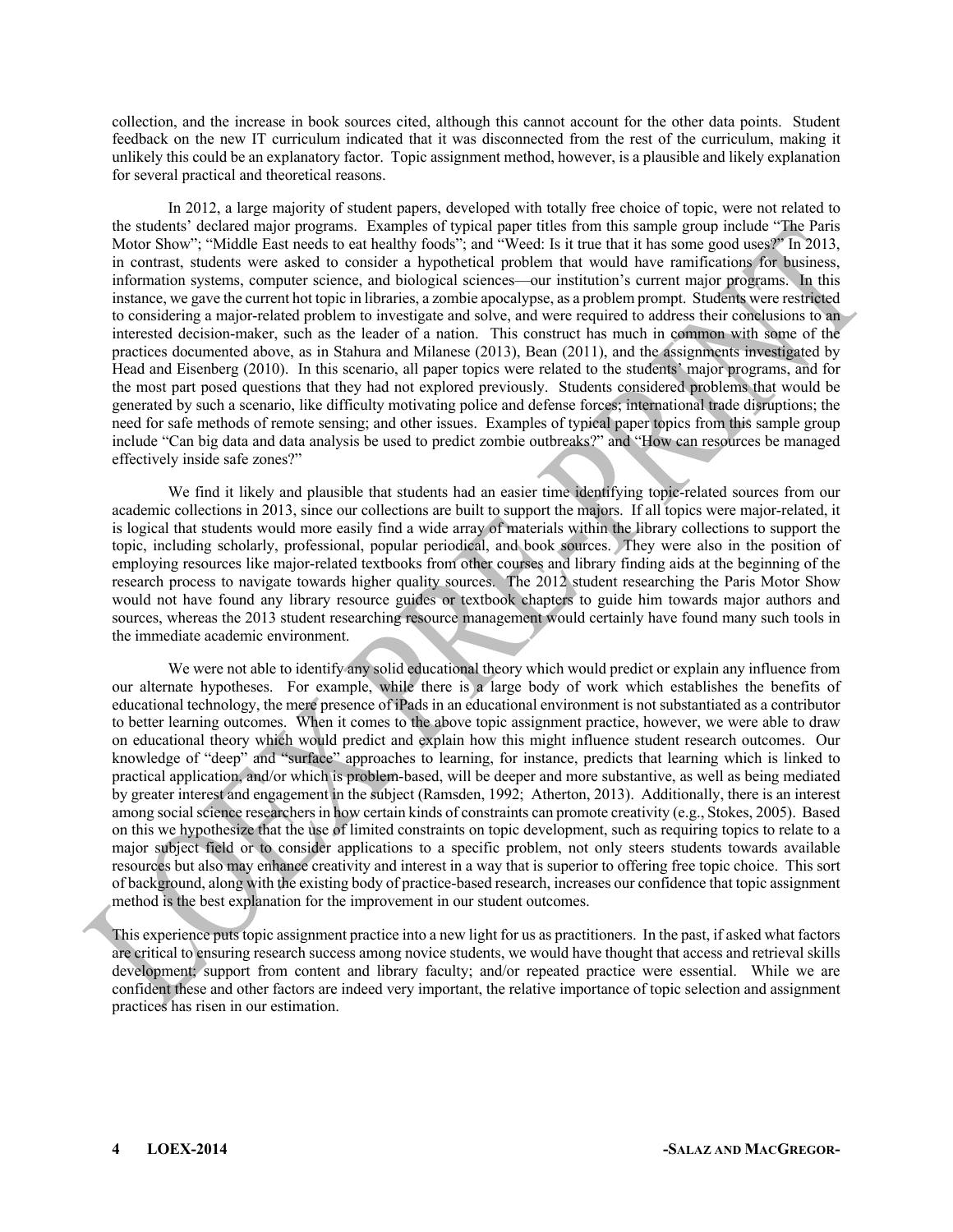#### **CONCLUSIONS AND RECOMMENDATIONS**

We attribute a significant amount of the improvement in the type and quality of research sources used by our students to the topics they selected. Through ex post facto analysis of our experience and the existing educational literature, we find it probable that assigning a real or hypothetical problem scenario, coupled with a few broad constraints such as subject area and/or intended audience, is superior to assigning free choice of topic to students in terms of student research outcomes. We do not believe at this time that the nature of the problem or constraints given is significant—these could be tailored for relevance to any course content, major, or special interest. We further hypothesize that the nature of topic selection or assignment practice carries greater significance to research outcomes than previously thought. We would like to see these hypotheses tested rigorously using a variety of methodologies in other settings—for example, via action research or experimental methods. Any subsequent research should take care to consider learning outcomes and learner characteristics as important factors. We have limited our analysis to undergraduate/novice students in a case where student research skills are the primary learning objective. We anticipate that other methods of topic selection and assignment practice may be preferable in situations where the learning outcomes are different or where expert learners, rather than novice learners, are involved. Continued research into this area may assist librarians and faculty members to select topic assignment methods for student research which are demonstrably effective and appropriate for a range of educational settings and learning objectives.